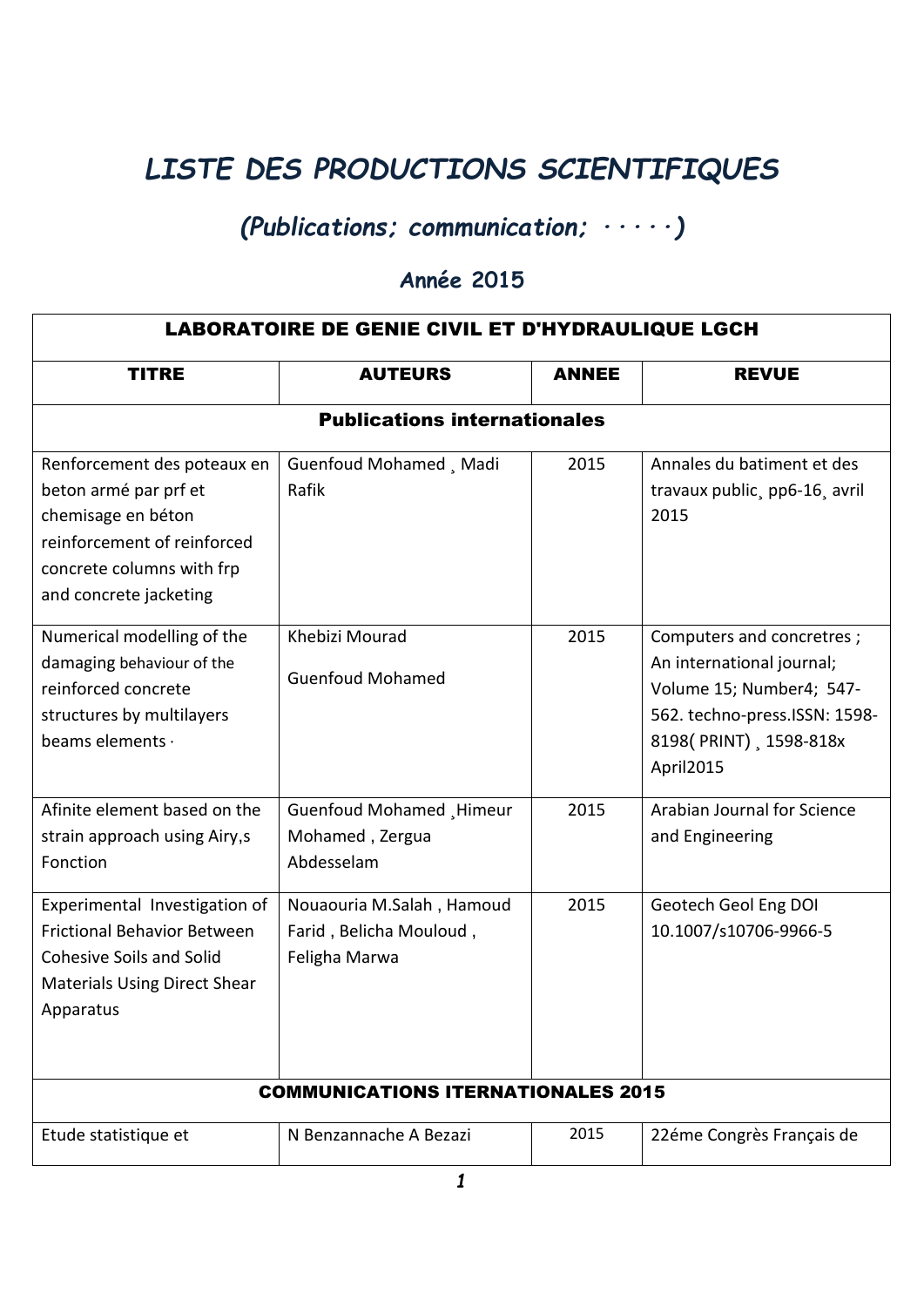| caractérisation Mécanique<br>des Bétons Polyméres<br>Sollicités en Flexin ·                                                     | H.Bouchelaghem, M.Boumaaza<br>S.Amziane F.Scarpa |      | Mécanique Lyon, 24au28Aout<br>2015                                                                                                        |
|---------------------------------------------------------------------------------------------------------------------------------|--------------------------------------------------|------|-------------------------------------------------------------------------------------------------------------------------------------------|
| Effects of crushed waste<br>aggregate from the<br>manufacture of clay bricks on<br>rendering cement mortar<br>performance       | Benmalek ML, Harbi R.and<br><b>Boukour S</b>     | 2015 | 5th Annual International<br>conference on civil<br>Engineering, Stuctural<br><b>Engineering and Machine, 25-</b><br>28May 2015            |
| Investigation de la<br>ségrégation des bétons par<br>les ultrasons                                                              | Grini A, B enouis A.                             | 2015 | 33éme Rencontres de l'AUGC<br>,ISABTP/UPPA,Anglet<br>27-29mai 2015, Fance<br>www.rugc15.sciencesconf.org                                  |
| <b>CONTRIBUTION à l'estimation</b><br>de la permeabilite à l'air des<br>betons par les vitesses des<br>ultrasons                | ·MEHAMDIA A ; BENOUIS A.                         | 2015 | 33éme Rencontres de<br>l'AUGC, ISABTP/UPPA, Anget, 27au<br>29mai 2015, France.                                                            |
| <b>CONTRIBUTION A L'ESTIMATION</b><br>DE LA PERMEABILITE DES<br>BETONS PAR LES VITESSES DES<br><b>ULTRASONS</b>                 | MEHAMDIA A., BENOUIS A                           | 2015 | Conférence internationale<br>Francophone<br>NOMAD2015, Douai, 05-07<br>novembre, France<br>http:// conference.mines-<br>douai.fr / nomad/ |
| Epuration des eaux usées des<br>zones rurales par l'utilisation des<br>filtres à sable : Etudes statistique<br>et expérimentale | Bouteldja fathe Khrouf Mazouz<br>Maoui Ammar     | 2015 | 6éme Colloque international<br>(Ressources en eau et<br>Développement Durable)<br><b>Blida Algerie</b>                                    |
| <b>GRAVE TRAITEE AU LIANT</b><br><b>HYDRAULIQUE POUR LES</b><br><b>FONDATIONS DE CHAUSSEE</b>                                   | <b>BOULANSEL Boubaker</b>                        | 2015 | 1er Séminaire International<br>(RMR, 2015) sur les ROUTES et<br>Ies MATERIAUX ROUTIERS, 19-20<br>octobre 2015, USTHB, Alger               |
| ETUDE EXPERIMENTALE SUR LA<br>RESISTANCE A L'ORNIERAGE<br>D'UN ENROBE RECYCLE                                                   | Bordjiba Abdelhak                                | 2015 | 1er séminaire international<br>(RMR, 2015) sur les ROUTES et<br>les MATERIAUX ROUTIERS, 19-<br>20 OCTOBRE 2015, USTHB, Alger              |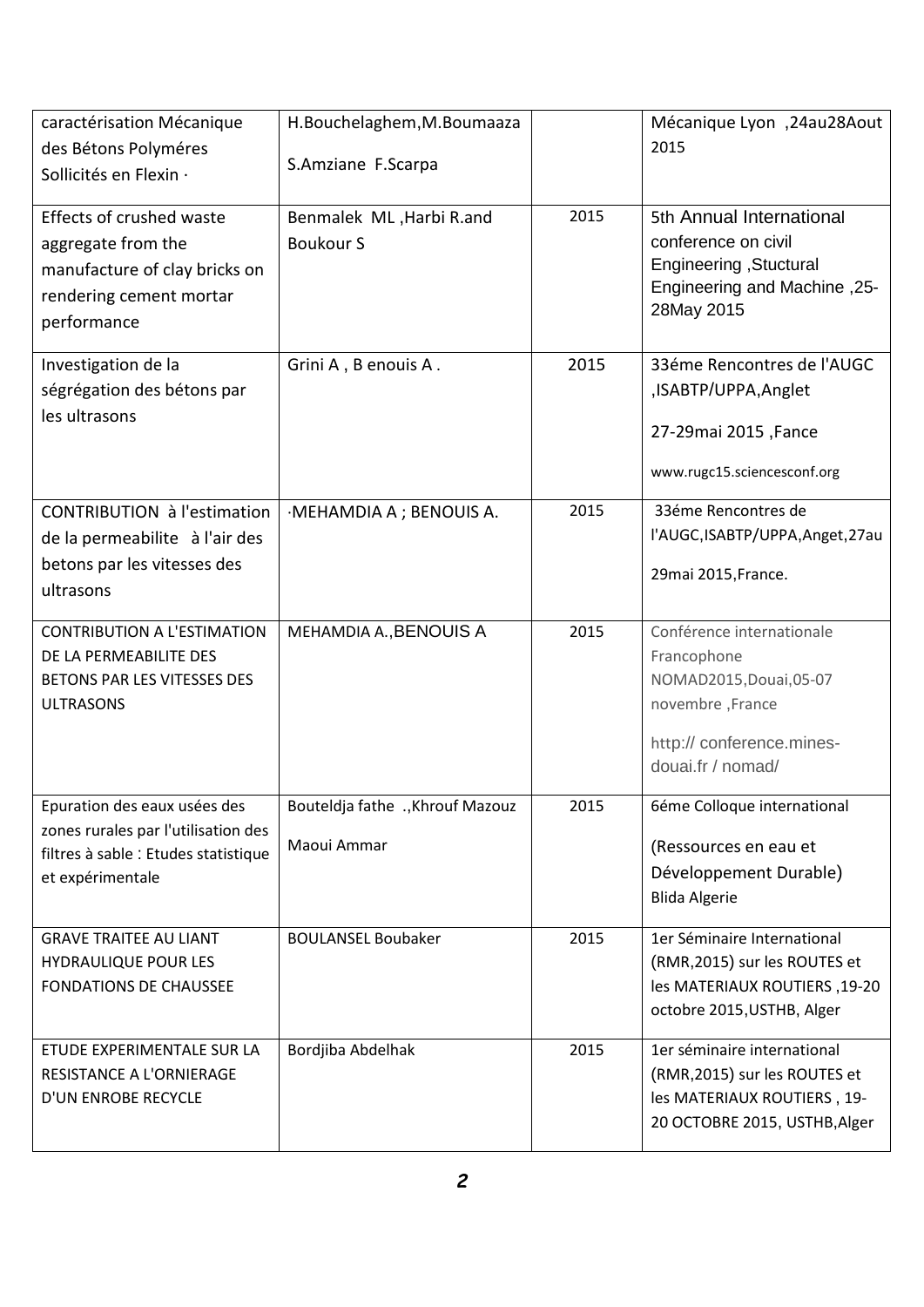| YOUNG DRIVERS AND SAFETY<br><b>WAYS</b>                                                                                                                                                       | Guenfoud Mohamed1, Bourdjiba<br>Abdelhak2&Genfoud Hamza3 | 2015 | THE THIRD INTERNATIONAL<br><b>FORUM OF TRAFFIC</b><br>SAFETY: YOUTH AND TRAFFIC<br><b>SAFETY</b><br>11-13Safer1437, corresponding<br>to 23-25 Novembre<br>2015, Dammam, KSA.                               |
|-----------------------------------------------------------------------------------------------------------------------------------------------------------------------------------------------|----------------------------------------------------------|------|------------------------------------------------------------------------------------------------------------------------------------------------------------------------------------------------------------|
| Effect of H2SO4 Solution on the<br>Durability of High performance<br>concrete made with local<br>crushed sand)                                                                                | Nadjat Djerfaf, Zahreddine Nafa                          | 2015 | 5th Annual International<br>Conference of Engineering<br>, Structural and Mechanics<br>25-180MAY 2015, Athens, Greece                                                                                      |
| Comportement de poutres en<br>LVL sous chargement de cyclique                                                                                                                                 | Myriam chaplain, Zahreddine<br>Nafaa , Boras Faouzi      | 2015 | <b>13th ARAB STRUCTURAL</b><br><b>ENGINEERING CONFERENCE, 13-</b><br>15 Decembre 2015, Blida, Algeria<br>http://www.univ-blida.dz/<br>asecfr.pdf                                                           |
| Etude à la rupture des murs de<br>souténement ancrés par la<br>méthode cinématique des<br>solides rigides                                                                                     | Benamara Fatima Zohra,<br><b>Belabed Lazhar</b>          | 2015 | 5th.Annuel Conference on Civil<br>engineering and Mechanics<br>25-28 mai 2015 Athens, Greeece<br>16. congres regeonal africain de<br>la mecanique des sols et de la<br>geotechnique 27-30 avril<br>Tunisie |
| Influence of compressibility and<br>the dilatancy of the soil on the<br>behavior of a pile under axial<br>loading by the method of limit<br>analysis.theoretical and<br>experimental approach | Benyaghla Hacene                                         | 2015 | 5. Annuel International<br>Conference on Civil engineering<br>and Mechanics 25-28 MAI 2015                                                                                                                 |
| Renforcement des sols<br>compactés par des inclusions<br>souples                                                                                                                              | Nouaouria M.Salah                                        | 2015 |                                                                                                                                                                                                            |
|                                                                                                                                                                                               | Nouaouria M.Salah                                        | 2015 | 3eme Colloque International sur<br>les sols non saturés, 16-17<br>Novembre, Université Batna 2,                                                                                                            |